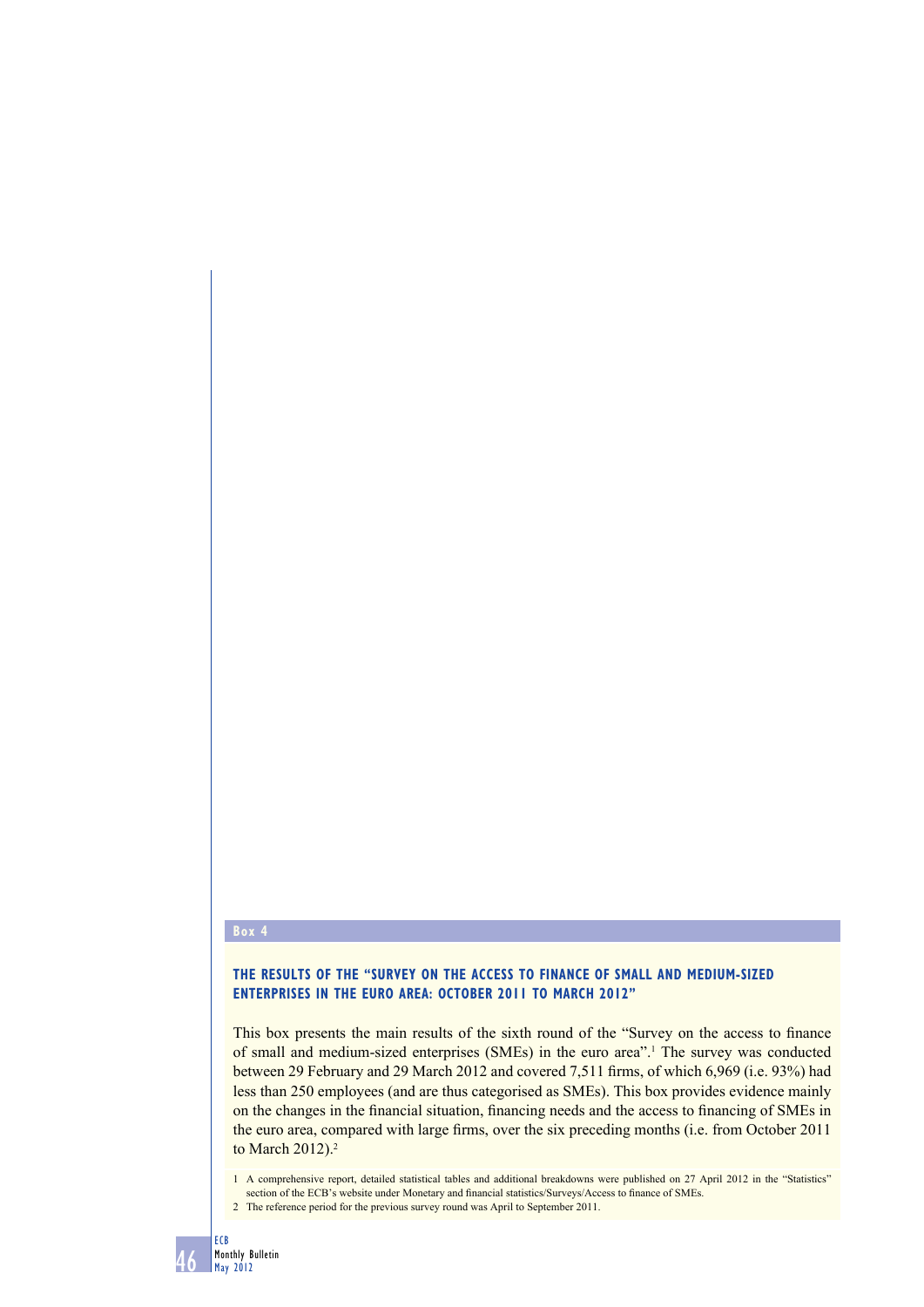## **ECONOMIC AND MONETARY DEVELOPMENTS**

Monetary and financial developments

## **SMEs'** overall financial situation deteriorated in the reporting period

In the period from October 2011 to March 2012, which was characterised by a weakening of economic activity in the euro area compared with the previous six-month period, the financial situation of euro area SMEs deteriorated. Overall, when asked for their dominant concern, most SMEs mentioned "Finding customers" (27%, up from 23% in the previous survey round). The importance of "Access to finance" was broadly unchanged as a concern for euro area SMEs (17% mentioned this, compared with 16% in the previous survey round), remaining below the peak reached in the second half of 2009 (19%), whereas "Access to finance" was less of an issue for large firms. Compared with large firms, SMEs' financial situation remained more difficult.

In the survey period, a net<sup>3</sup> 2% of euro area SMEs reported a contraction in turnover. This was a deterioration compared with the previous six-month period when SMEs reported on balance an increase in turnover (9%; see Chart A). In addition, on balance, a higher percentage (27%) than in the previous survey period  $(15%)$  of euro area SMEs reported a decrease of their profits and increased labour and other input costs (46% and 67% respectively, up from 43% and 59% in the previous survey round), likely reflecting in particular increases in energy prices. Large firms also reported, on balance, a decline in their profits, for the first time since the second half of 2009 (4%, down from a net increase of 10% in the previous survey period). However, the net percentage was much lower than for SMEs. In addition, large firms continued to report on balance an increase in turnover, although the net percentage was lower than in the previous six-month period (32%, down from 45%).

Euro area SMEs reported a slight further decline in their ratio of debt to assets (5%, compared with  $6\%$  in the previous survey round). This decline reflects the continued need to deleverage from substantial levels of indebtedness, but also a decrease in the availability of debt financing in the survey period. Large firms' leverage also continued declining (in net terms 6% of the large

3 Net percentages refer to the difference between firms reporting an increase and those reporting a decrease.



#### **Chart A Indicators of the financial situation of euro area firms**

Sources: ECB and European Commission survey on the access to finance of SMEs Note: Net percentages are defined as the difference between the percentage of firms reporting an increase for a given factor and that reporting a decrease.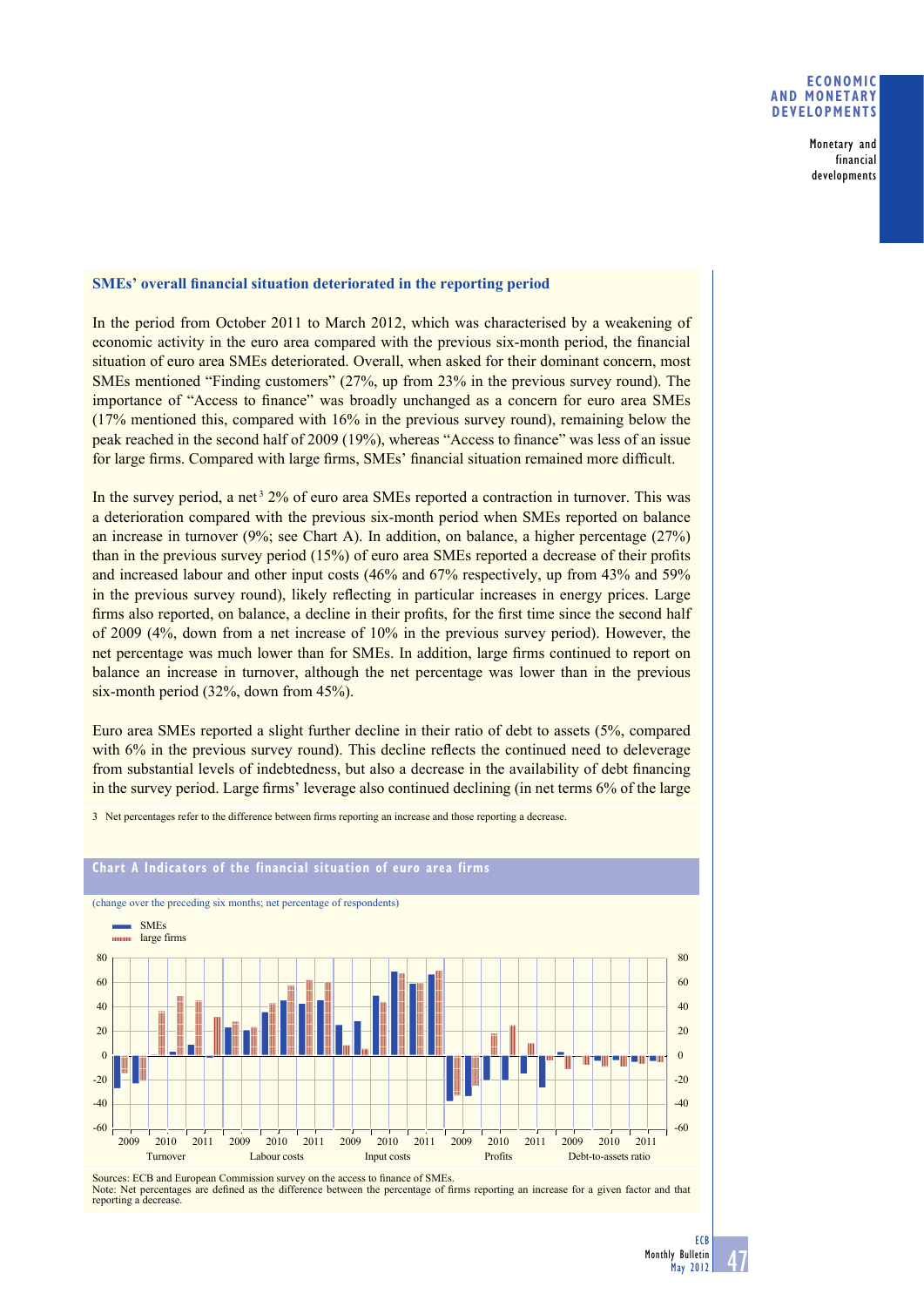firms mentioned this, compared with  $7\%$  in the previous survey period), similar to what was reported for SMEs.

## **External financing needs of euro area SMEs increased somewhat**

Euro area SMEs' need for bank loans and bank overdrafts increased somewhat compared with the previous six-month period (8% and 14% respectively, up from 5% and 10%), possibly reflecting lower profits, while the need for trade credit remained broadly similar (5%, compared with 4%; see Chart B). While SMEs reported on balance a higher need for external finance, this is not reflected in SMEs' financing need for fixed investment or for inventory and working capital, which remained similar to the previous six-month period (11%, compared with 12%, for both items). Besides the external financing needs due to lower internal funds (on balance 7%, compared with 6% in the previous survey period), the increased need for external financing mentioned by SMEs may also reflect a demand for funds out of

#### **Chart B External financing needs of euro area firms**

(change over the preceding six months; net percentage of respondents)



Sources: ECB and European Commission survey on the access to finance of SMFs. Notes: Net percentages are defined as the difference between the percentage of firms reporting an increase in needs and that reporting<br>a decrease. Data for bank overdrafts (which also include credit lines and credit card overdrafts) are not available for the first two rounds of the survey.

precautionary motives, in particular as the survey period from October 2011 to March 2012 was partly characterised by high uncertainty with respect to available (bank) funding sources. Due to the high dependency of SMEs on bank loans, this may have been particularly relevant for them.

Large firms also reported, on balance, an increased need for bank loans  $(9\%$ , up from  $6\%)$ , but not for bank overdrafts and trade credit (5% and 8%, compared with 7% and 9% respectively).

### **Availability of external financing deteriorated between October 2011 and March 2012**

Between October 2011 and March 2012, SMEs perceived a further deterioration in the availability of bank loans (20% in net terms, up from 14% in the previous survey round; see Chart C). The reported deterioration is, however, below the levels of 2009 (around 30%). With regard to other sources of external financing, SMEs also reported a further deterioration in the availability of bank overdrafts as well as trade credit.

The picture with respect to the terms and conditions of bank loan financing was mixed. While the net percentage of SMEs reporting an increase in interest rates remained high (42%), it declined significantly compared with the previous six-month period (54%). At the same time, with respect to non-price terms and conditions, for which the degree of deterioration was generally lower, SMEs reported, for instance, on balance a further albeit moderate increase in collateral requirements (36%, compared with 33%).

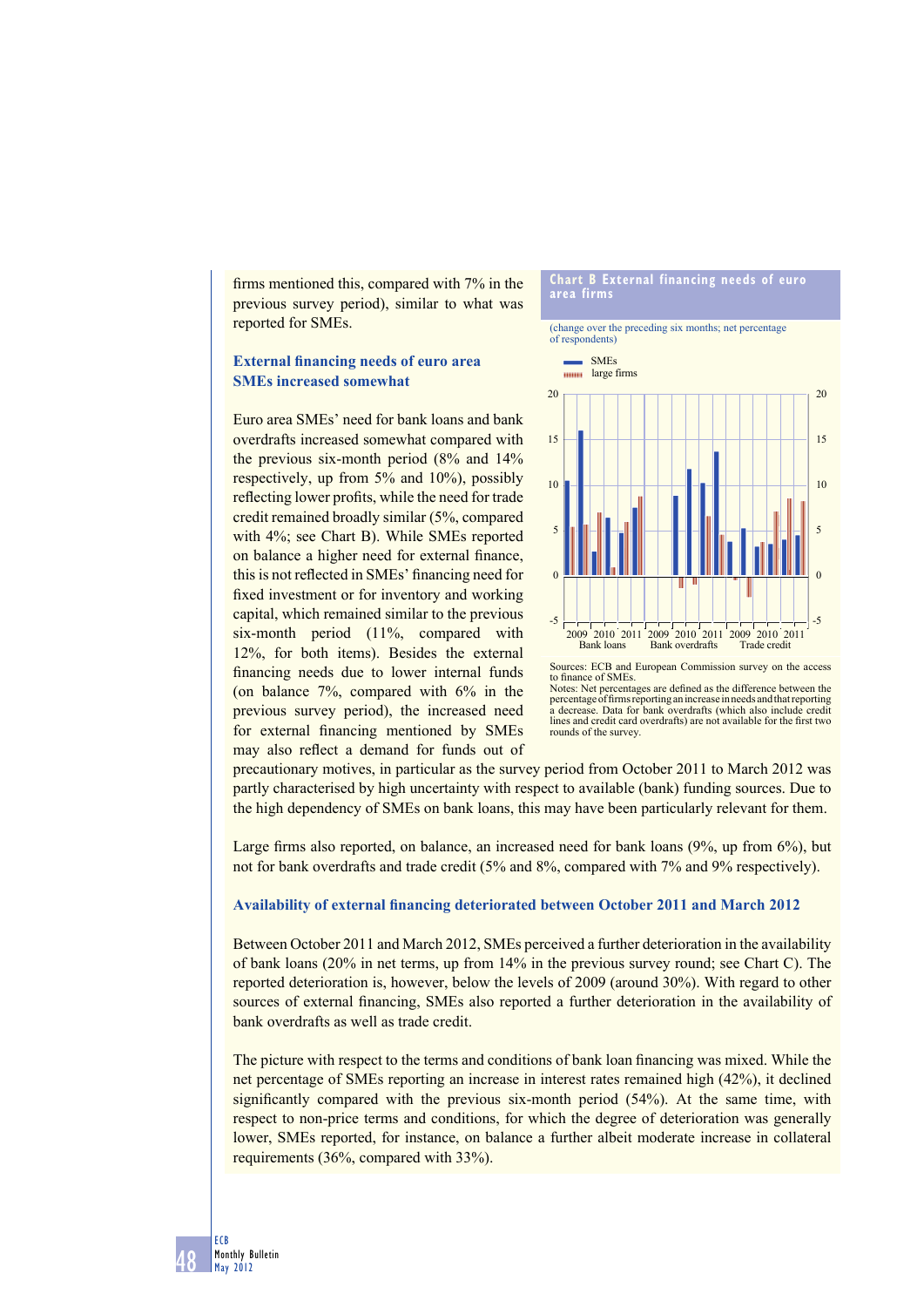## **ECONOMIC AND MONETARY DEVELOPMENTS**

Monetary and financial developments

### **Chart C Availability of external financing for euro area firms**



### **Chart D Outcome of loan applications by euro area firms**

(over the preceding six months; percentage of firms that applied for bank loans )



Source: ECB and European Commission survey on the access to finance of SME<sub>s</sub>. Note: Net percentages are defined as the difference between the percentage of firms reporting an increase in availability and that reporting a decrease.



The deterioration in the availability of bank loans was much less pronounced for large firms  $(4\%$  in net terms, down from  $10\%$ ). This may reflect a lower riskiness of bank loans to large firms and/or a stronger negotiation power of large firms.

# **Higher rejection of bank loan applications of SMEs**

When looking at the actual outcome of the bank loan applications by SMEs between October 2011 and March 2012, 13% of the SMEs reported that their application had been rejected (up from 10% in the previous survey round; see Chart D). This is the highest percentage since the peak of 18% in the second half of 2009, thus reflecting constraints on SMEs' access to bank loans between October 2011 and March 2012. At the same time, 62% (practically unchanged from 63% in the previous survey round) of the SMEs reported that they had received the full amount of their loan application (compared with the low of 56% in the second half of 2009). By contrast, the percentage for the loans which were only granted in part declined to 16% compared with 18% in the previous survey round, and was the lowest percentage since the start of this survey in 2009. This may reflect that banks applied a very cautious lending policy in particular for riskier loans, accepting applications only in part possibly related to lacking collateral. For bank overdrafts, SMEs also reported an increase in the rejection rate (to 14%, up from 10% in the previous survey round).

For large firms, the rejection rate for bank loans remained lower (unchanged at 3%). However, their success when applying for a bank loan declined substantially, to 68% (down from 78%),